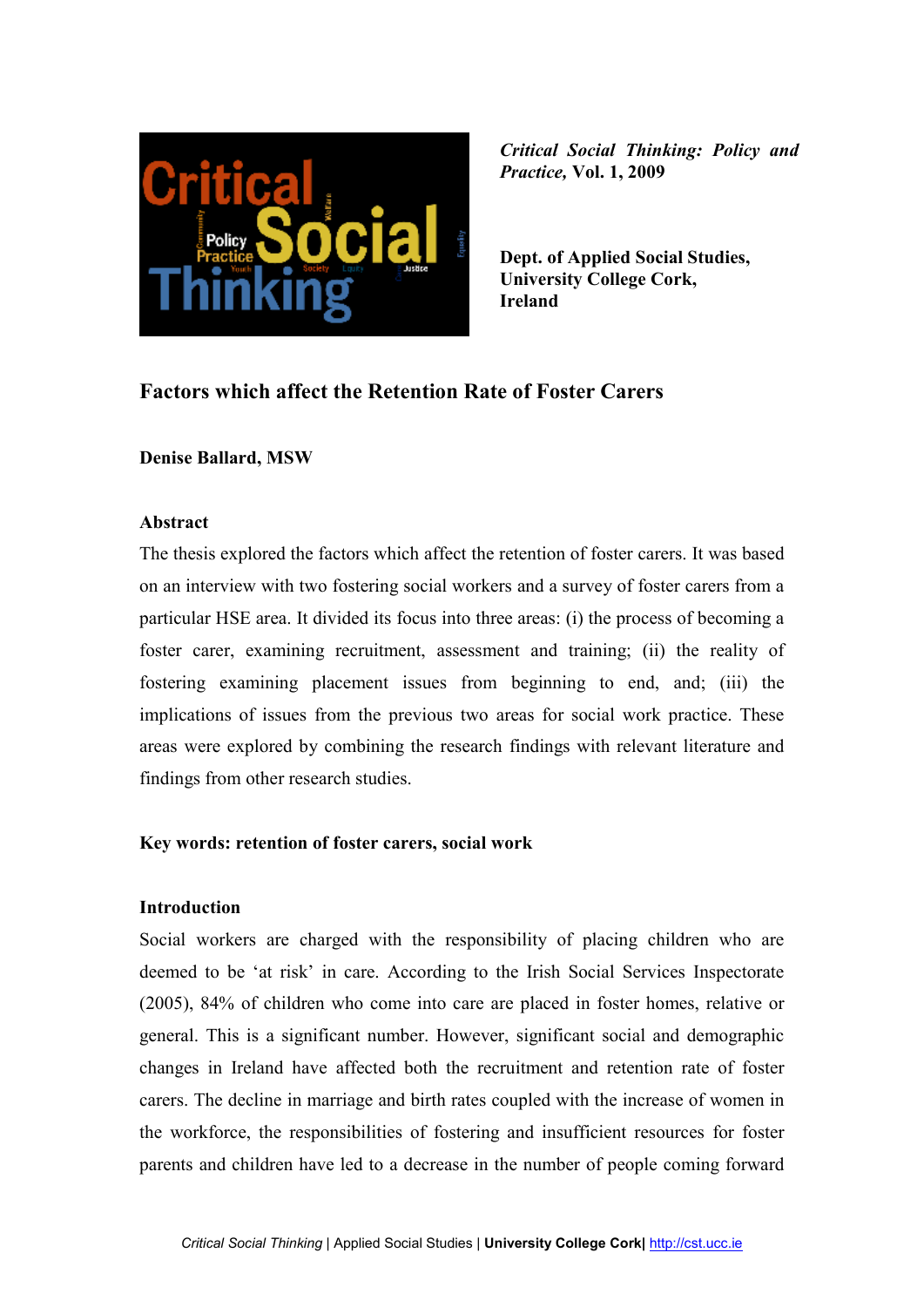

as potential foster parents and in the number of people remaining in the service (Gilligan, 1990; Horgan, 2002). Children come into care for a myriad of reasons including marital breakdown, mental health problems, abuse and neglect. While relative foster carers have a vested interest in caring for their own, general foster carers look after those who are strangers to them. This research is concerned with the latter group. Why do these people put themselves forward as foster parents and what keeps them in the service? In other words, what factors affect the recruitment and retention rates of general foster carers?

# **Methodology**

Qualitative methods were used, drawing on Triseliotis et al's (2000) study of Scotland's fostering services. Structured questionnaires were also sent to 20 fostering couples. Only five were returned but this represented a quarter of the households targeted. A joint semi-structured interview was then conducted with two social workers based on both the survey and literature findings.

# **Historical Overview of Foster Care in Ireland**

Fostering is not a new phenomenon. Up until the late eighteenth century it existed in the traditional form of supplemented kinship under Brehon Law. Horgan (2002) discusses how this changed under the Poor Law system with the introduction of residential care in the form of the workhouse in 1838. The current fostering system has its origins in the Irish Poor Law Amendment Act 1862 (Gilligan, 1990) which introduced the 'boarding out' system. Ireland neglected to change the reformatory and industrial school system following independence in 1922 (Powell, 1992; Doyle, 2004). Indeed the Health Act of 1953 reinforced this system by empowering the Health Boards to "have a child cared for either by boarding him out (foster care), by sending him to an approved school, or if the child was over fourteen years old, by placing him in employment" (Horgan, 2002, p.32). This was followed by the introduction of the Boarding out of Children Regulations of 1954 which set down for the first time the obligations of the Health Boards with regard to the 'boarding out' or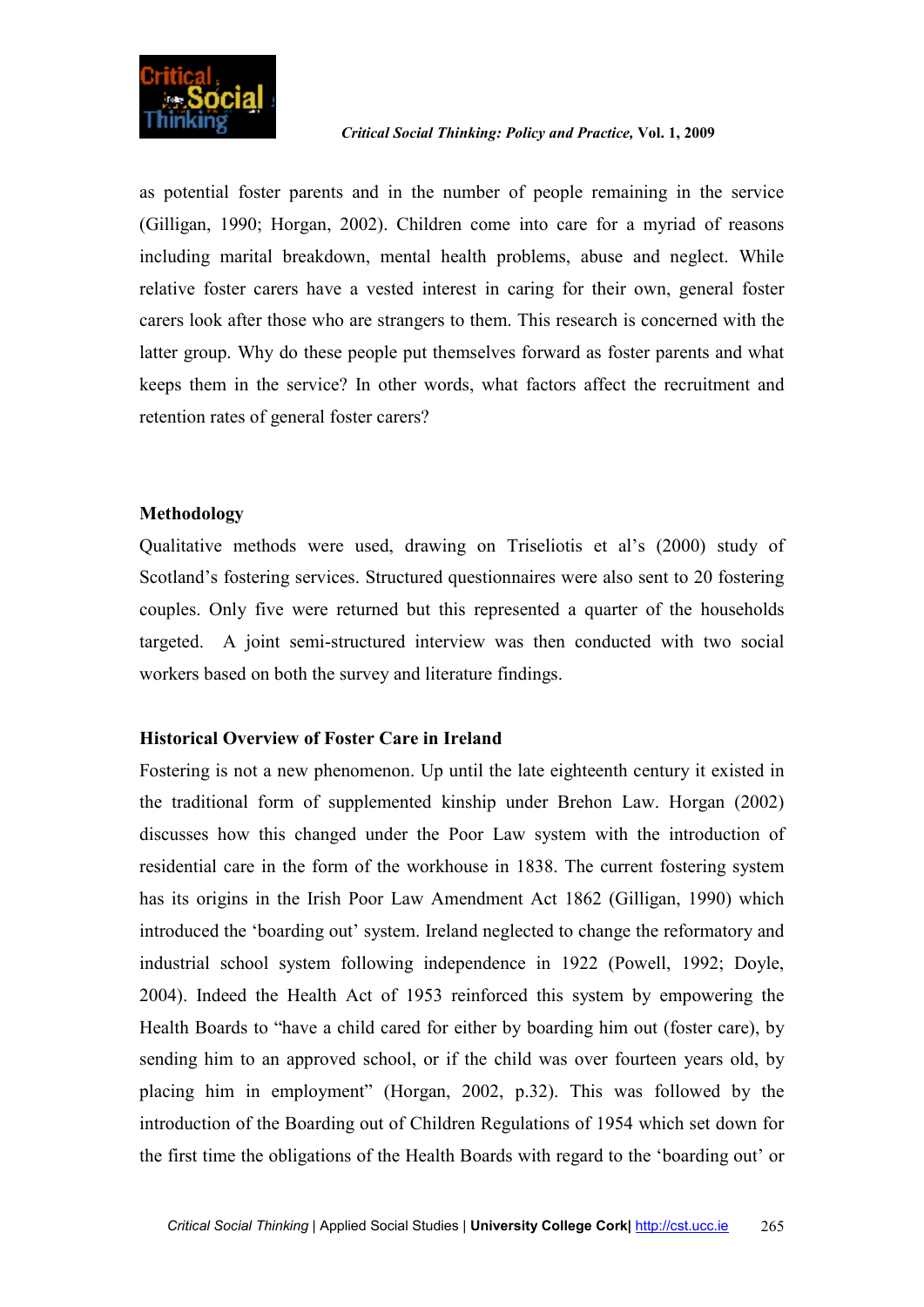

fostering of children (Horgan, 2002; Giligan, 1990). These are similar to those in force today.

The *Kennedy Report* was published in 1970 and fundamentally changed the Irish child care system. McCarthy *et al* (1996) and Kelleher *et al* (2000) outline the main recommendations of the Report. The emphasis was on de-institutionalisation, family protection, and the setting up of a child-centred system. The preferred solution to residential care was fostering, with residential care to be viewed as a last resort.

The *Kennedy Report* coincided with the 1970 Health Act, which divided Ireland into eight Health Board Regions, each of which provided a programme of community care. Consequently, social workers were given "the primary responsibility for supporting families in need and placing children in care" (McCarthy et al, 1996, p.3). Most of the Report's recommendations were enforced over the next decade. The few remaining institutions were closed down in the years following the report and numbers in residential child care fell dramatically, while those in foster care simultaneously increased (McCarthy et al, 1996). This remains the case. In their last annual census, prior to being taken over by the Health Information and Quality Authority (HIQA), the Irish Social Services Inspectorate (ISSI) reported that there were 5,060 children in care at the end of December 2005, 84% of whom were in foster care (ISSI, 2005).

Section 39 of the 1991 Child Care Act obliged the Minister to make regulations regarding the placement and welfare of children in foster care. This lead to the introduction of the Child Care Regulations in 1995. Following the publication of the Working Groups report in 2001, a committee was established which led to the publication of The National Standards for Foster Care in 2003. The Standards form the main basis for best practice and quality in the provision of foster care services.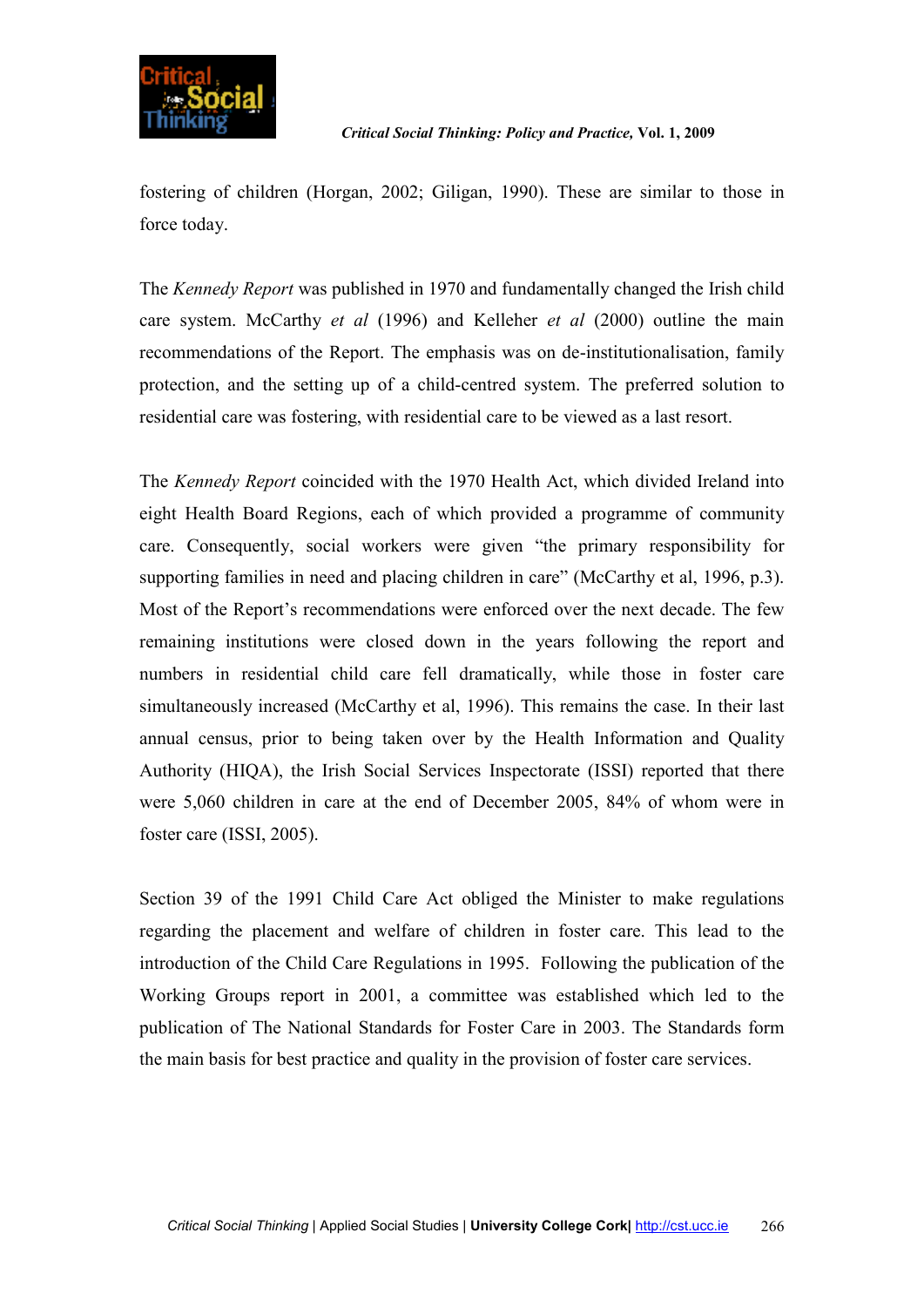

# **The process of becoming a foster carer**

#### *Recruitment*

The first part of this research focused on the process of becoming a foster carer, namely, recruitment, assessment and training. Unlike most HSE areas, this social work office had not run a recruitment campaign for 3 or 4 years. This was due to the surprisingly high number of enquiries and applications they received as well as the limited number of staff they had to carry out the assessments. However, they acknowledged the need to run a campaign to recruit carers from ethnic minority backgrounds as they currently do not have any and have yet to receive any enquiries from these groups.

In terms of foster children, the social workers stated that their biggest problem was recruiting foster carers for children from age ten upwards. They had very few foster carers willing to take teenagers and admitted that these homes were nearly always full forcing them to refer to either private fostering agencies or residential care. The survey findings reflect this. All the respondents only wanted to foster children under twelve, with two only willing to foster babies or infants.

It seems the best method of recruitment is word of mouth. In the Triseliotis *et al* (2000) study, over half of Scotland's foster carers said that they had heard about fostering through relatives, friends and co-workers. This finding is reflected by the respondents in this study, the majority of whom first heard about fostering from other foster parents. Other sources included friends, relatives and a church newsletter. It is fair to say that, considering the lack of campaigns run by this social work office, word of mouth is probably their primary source of enquiries. Therefore a positive experience of the fostering system boosts recruitment and retention rates.

#### *Motivation*

Motivation to foster is crucial to people's decision to pursue fostering. It is also central to the retention of foster carers once they begin caring as reminding themselves of why they began to foster in the first place may help them to get through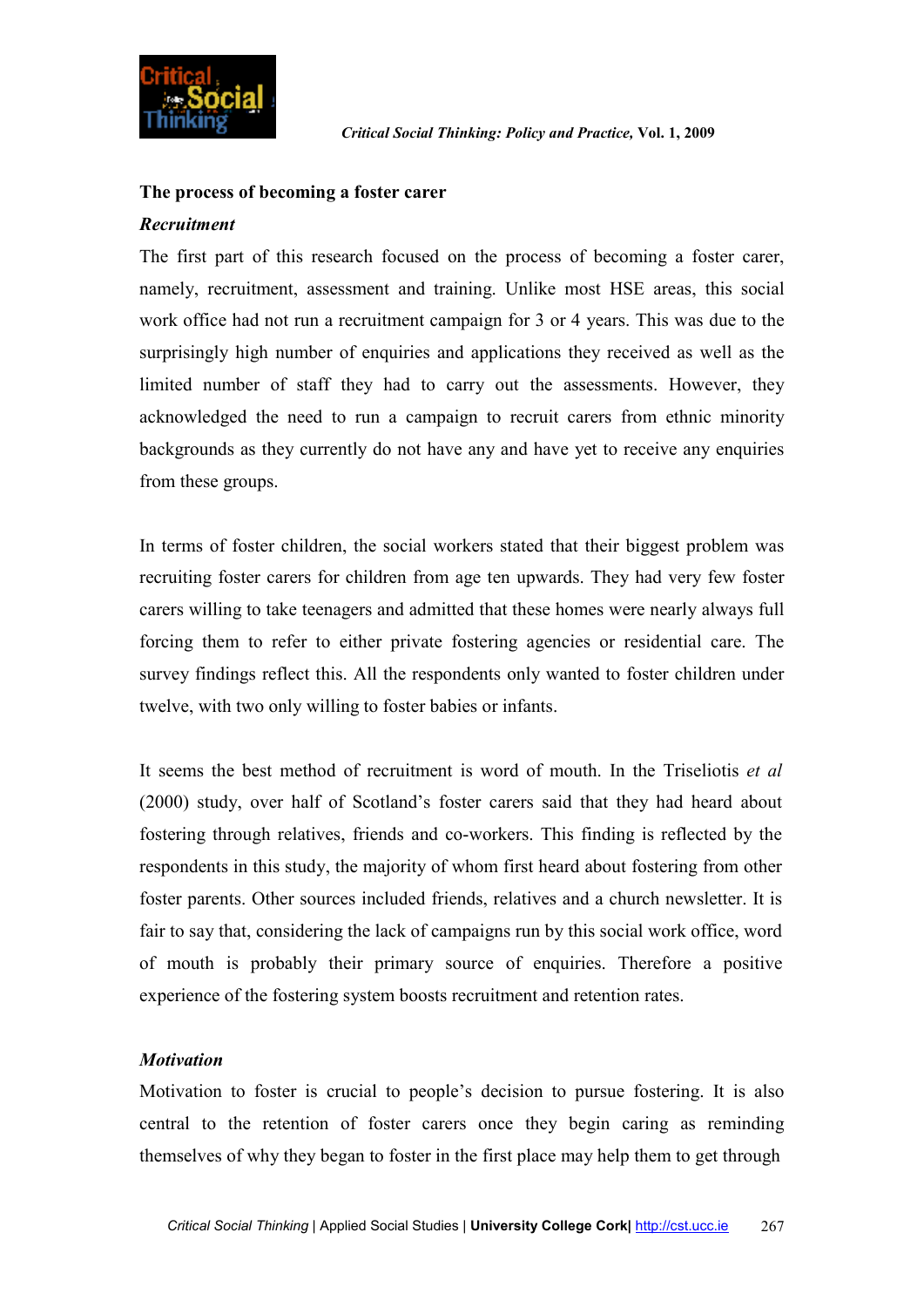

particularly difficult times. All the respondents to the survey felt they could offer a child a loving home. All had children of their own, some grown up, and wanted to help and care for other children in need. Enabling a child to "have the opportunity of having a normal and better life" was the number one motivation the social workers came across in people applying to be foster carers.

#### *Assessment*

The aim of any assessment is to ensure that the applicant is suitable to foster and that fostering is suitable for the applicant. It is a serious task which requires people to examine their personal lives in great detail with someone who is essentially a stranger. It requires great skill on the part of the social worker to handle this process both sensitively and objectively. Establishing a positive working relationship will help forge a partnership both during and after assessment. To do this, the social workers emphasised the need for honesty on both sides. They felt that this was crucial to establishing trust and to dealing with any issues that arose during assessment. The rigorousness of the assessment would reveal any lies or non-disclosures which would undermine both the working relationship and the assessment.

While all the foster carers felt that the assessment content was fair and relevant to ascertain their suitability as foster parents, they all felt it took too long to complete. This ranged from a few months to a year. The National Standards (2003) state they should be completed within four months despite the 2001 Working Group report recommending six months. However, the social workers stated that they were taking up to a year due to staffing levels and the time taken for police checks and medical reports to be returned. Warren (1999) acknowledges that this is a common complaint from prospective foster carers and highlights the danger of applicants "losing interest and drifting away if the assessment process becomes too protracted". The social workers have found this to be the case as sometimes it is a year or two before they get around to assessing an application, by which time the applicants circumstances have often changed and they no longer want to pursue fostering. It is therefore vital for the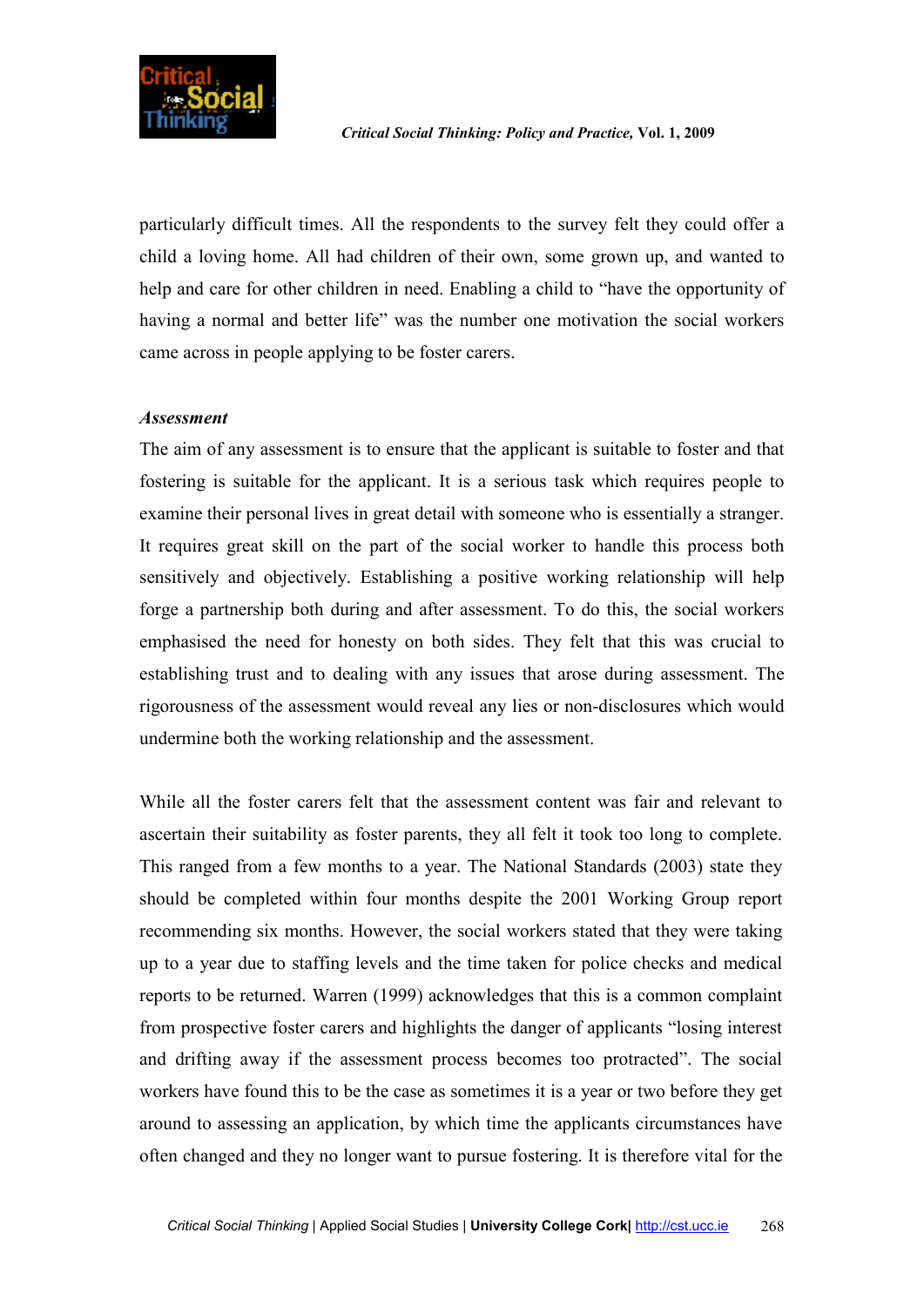

retention of foster carers that assessments are carried out in a thorough but timely manner.

# *Training*

All of the foster carers in this study felt that training was beneficial to them. However, two felt that no amount of training could really prepare them for the reality of fostering. But this is true of any profession.

Both the social workers and the foster carers agreed that training provided them with a greater knowledge and understanding of both the child's and the birth families issues and needs. The foster carers especially valued listening to other foster carer's experiences. In fact the foster carers wanted more question and answer sessions with experienced foster carers and professionals in order to learn how to deal with specific issues or situations, with particular emphasis on practical advice and information. As well as discussion, these sessions provided the opportunity to develop peer support networks which were helpful in general, but invaluable in times of crisis especially outside of social work office hours.

Given that the majority of children taken into care present with challenging needs and behaviours, it is essential that foster carers receive adequate training, not only to provide a high quality of care, but to help prevent them from being overwhelmed and leaving the service. In fact a number of studies suggest that training has a positive impact on the retention of foster carers (*see* Warman *et al*, 2006; Triseliotis *et al*, 2000; Ogilvie *et al*, 2006; Pithouse *et al*, 2002).

# *The Reality of Fostering*

The second part of the thesis looked at the reality of fostering. Issues which affect placements and ultimately the retention of foster carers can occur at any time, before, during or at the end of a placement. Placement breakdown can discourage foster carers from continuing with the service while successful endings can encourage their retention.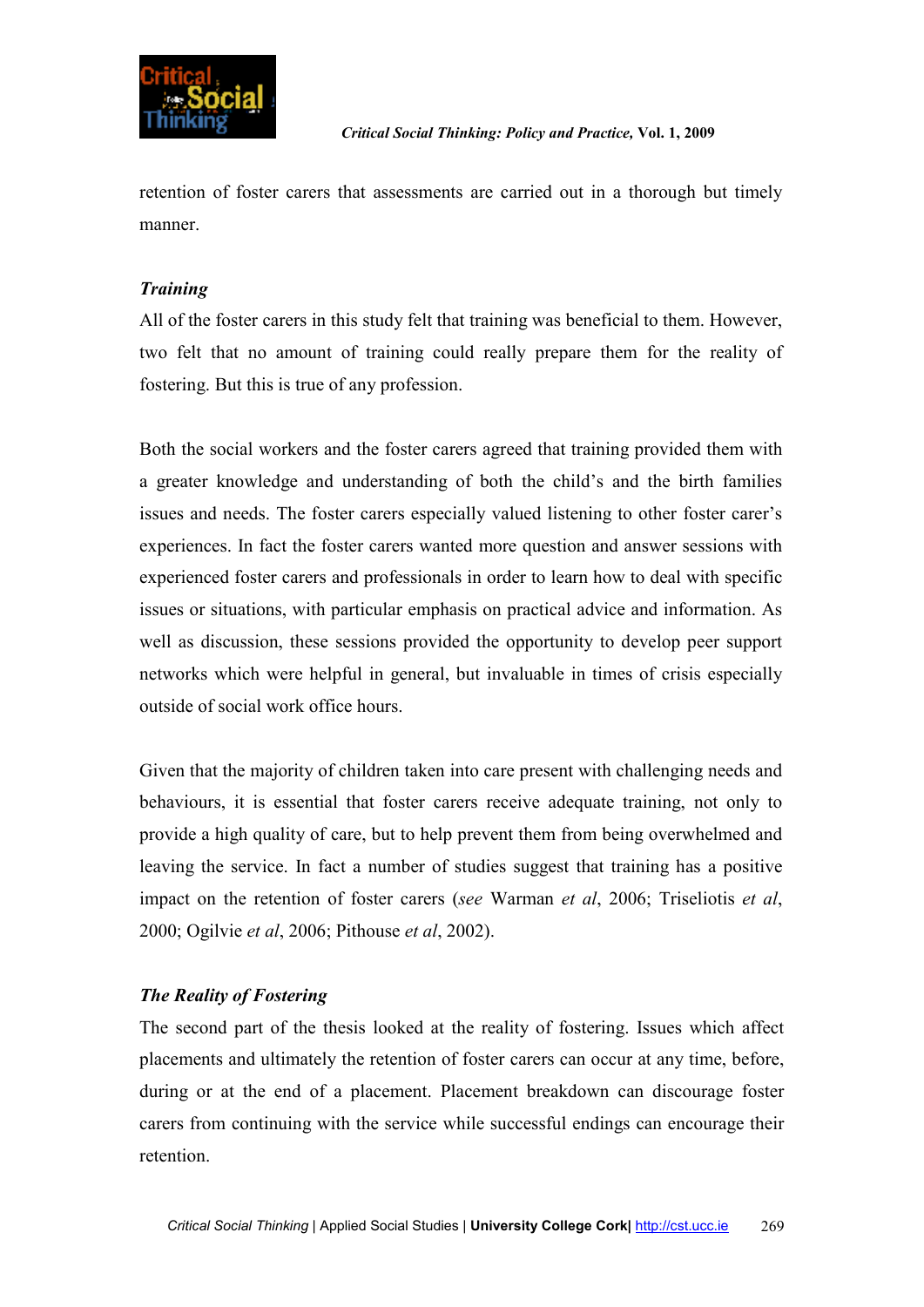

# *Placement Planning*

# **(i) Matching**

Child protection social workers should submit a Placement Request Form when making a referral which details the reason for the request, the child's care history, his needs and presenting behaviours. The fostering social workers then use this form to match a child to a foster home. However, child protection social workers often neglect to do so or else fill them out inadequately stating that they are too time consuming and detailed. This lack of information can cause numerous problems with regard to matching, to the professional relationship between the social workers, to the management of behaviours in placement and to the trust between social workers and foster families who feel they have been lied to about the child's behaviour. Difficulties working with social workers is one reason many carers leave the service.

The choice available for matching can be limited. Difficulties in finding placements for teenagers have already been noted. An increasing issue is the placement of children from ethnic minorities as they do not have any ethnic carers. While there is not a problem with availability in placing ethnic children in Irish families, certain problems in doing so have been encountered by the social workers such as recognising and addressing cultural differences, meeting the cultural and religious needs of the children, and reluctance on the part of foster carers to working openly with the birth families. The problem of having an adequate supply of foster carers to meet various children's needs is an issue in fostering generally. However, the social workers were keen to point out that if there were placements available but they were not suited to the child they would refuse the request as they would be setting the placement up to fail. The effects of a placement breakdown can also lead to carers withdrawing from the service.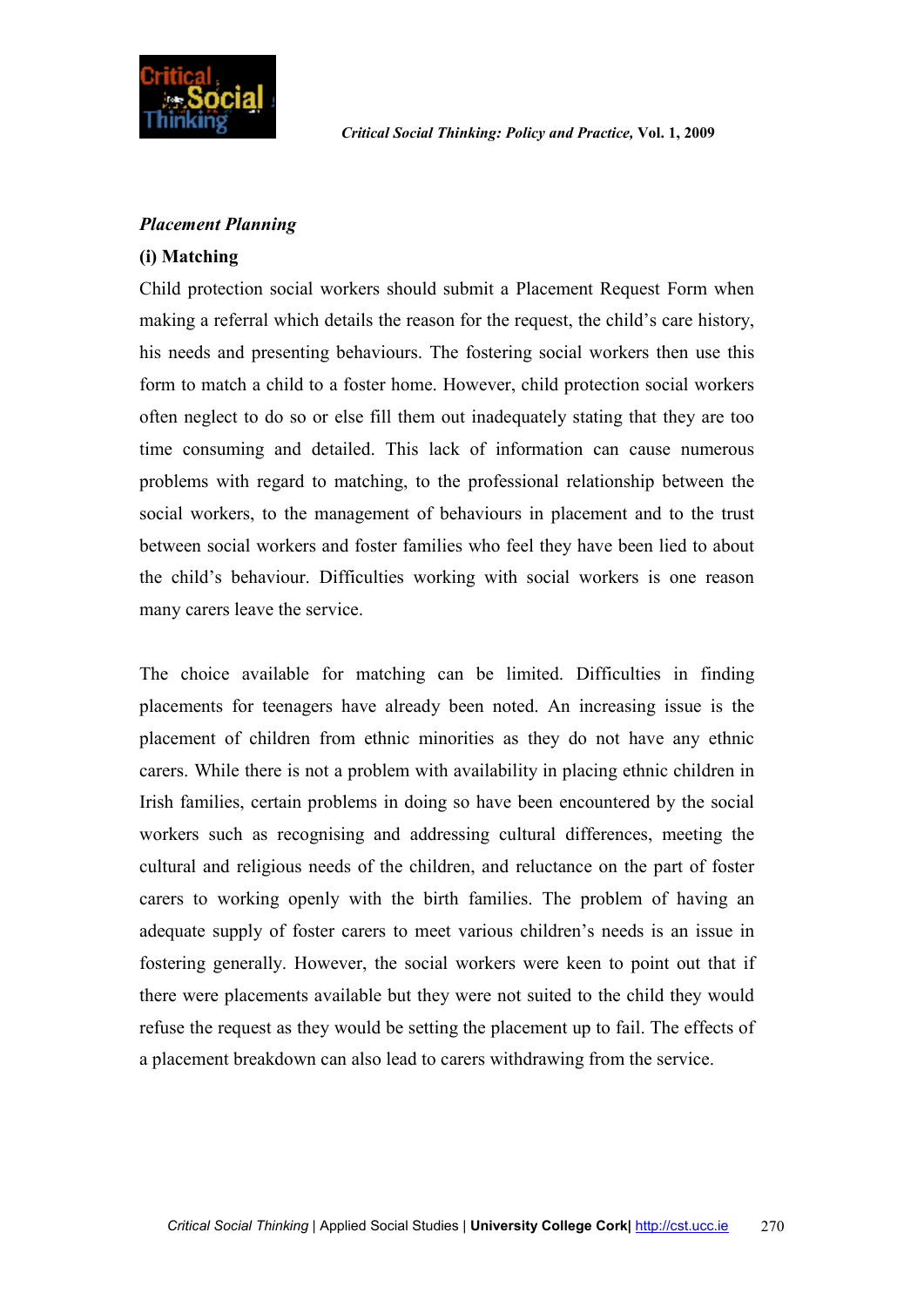

# **(ii) Placement Plans**

Care plans are an assessment of a child's needs and how they would best be met. A placement plan sets down the roles and responsibilities of everybody involved in meeting those needs. The 2003 National Standards state that they should be completed by both the child protection and fostering social workers with the foster carers for each placement. However, they are not being put in place in practice which may cause role confusion and put pressure on foster carers and the placement as well as negatively affecting the professional relationship between the two social workers.

# *Placement Issues*

There are quite a number of issues which can arise during a placement. The most pertinent ones are discussed below.

# **(i) Professional Relationships**

Foster placements require child protection and fostering social workers to liaise together to ensure that the child's and fostering family's needs are met. Clear role definition and open lines of communication ensure successful operation of the system according to the Working Group's 2001 Report. However, this seems to pose problems in practice. The social workers felt that most child protection social workers were very good at linking in with them but others either minimised their role or did not see them as an important link. The social workers put this down to lack of communication and respect. This caused problems when foster carers raised issues with them which the child protection social workers often ignored. Triseliotis *et al*'s (2000) study revealed similar complaints from fostering social workers towards child protection social workers. Two main reasons for these tensions were revealed. First, the majority of child protection social workers had insufficient knowledge of fostering and the link workers role. In some cases, the social workers might actively shy away from communicating too closely with link workers as their lack of knowledge might be revealed and undermine their authority on the case. Second, as part of the link workers role is to support foster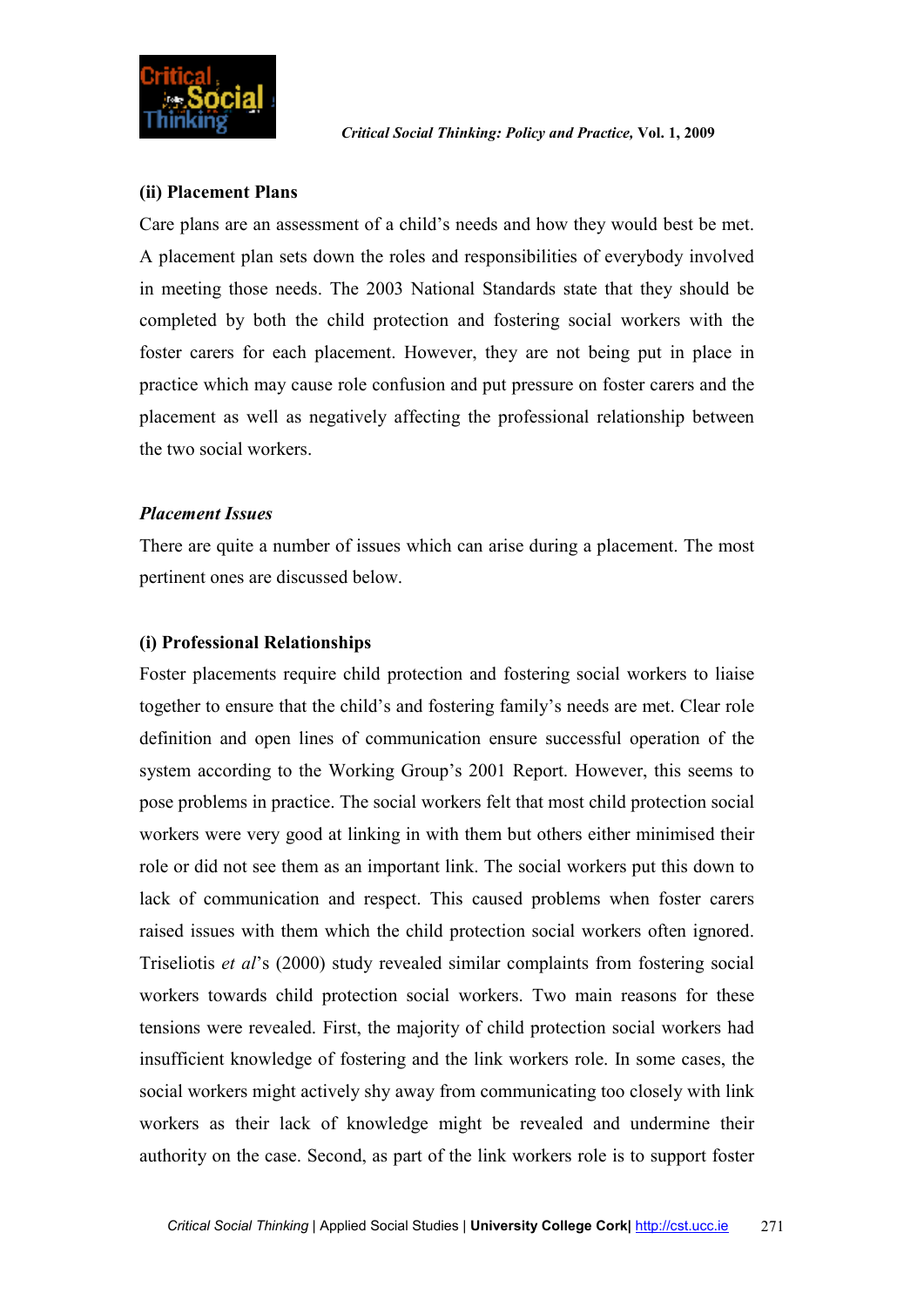

families, they were often seen as mediator's between foster families and child protection social workers when disputes arose, thus affecting the professional relationship between the two social workers. Lack of communication and availability as well as failing to provide comprehensive reports for the purposes of matching also featured as reasons. If problems remain unresolved or tasks uncompleted, it can lead to stress and frustration for foster carers which can make them leave the service.

#### **(ii) Placement Type**

With regard to placement type, half of the ten children featured in the survey changed from short-term to long-term fostering. Birth parents having difficulty in overcoming their problems was the main reason for placements types changing, especially if addiction was the issue. A change in placement type significantly impacts on the availability of foster carers. This has resulted in most of their foster carers having more than two placements in their care at any one time, despite Section 10 of the National Standards (2003) stating that no more than two children should be placed in the same foster home at any one time unless they are siblings. Over-placing can put pressure on the placements and may cause one or more of the placements to break down. This has a negative impact on all involved and may lead to foster carers having second thoughts about staying in the service.

#### **(iii) Contact**

One of the biggest issues in foster care is the relationship between the foster and birth parents which can often be fraught with tension and adversity. Birth parents are often suffering from separation trauma resulting in feelings of resentment, frustration and a sense of inadequacy and failure coupled with their existing issues. Foster parents resent the birth parents attitudes and behaviours towards them and the effect this has on them, their family and the foster child. The foster child can end up torn between the two sets of parents. However, contact is very important for a child's identity and possible return home. As Gilligan (2000, p.204) states "You can take the child out of the family, but you cannot take the family out of the child". While this issue is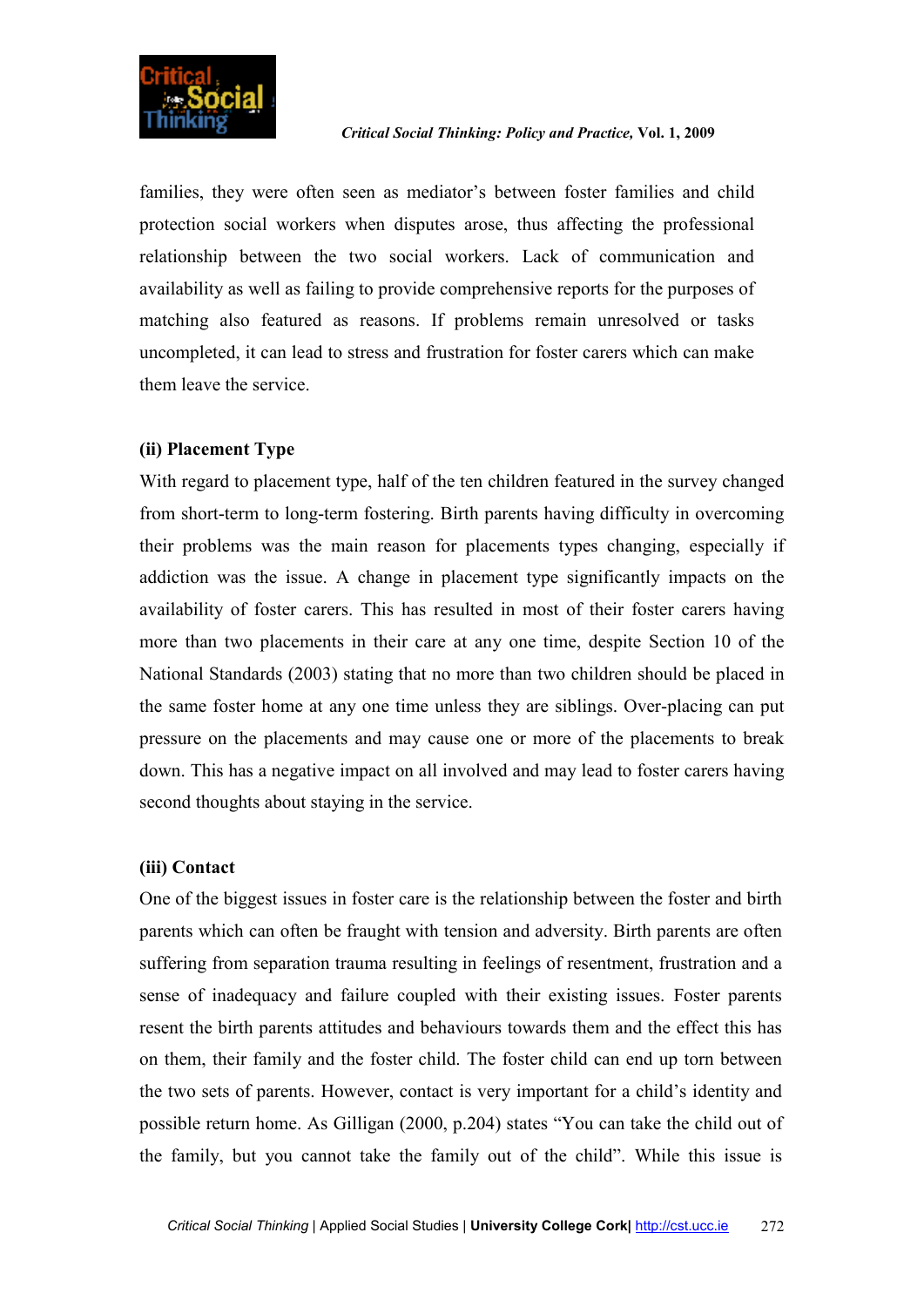

covered in assessment and training, in practice this is one of the main issues that puts pressure on placements. Of the foster carers surveyed, at least two had had problems with birth parents at access visits. The social workers stated that they often have to challenge carers to overcome their negative feelings and work towards establishing a positive relationship with birth parents as foster children are not going to stop having contact with their parents, but they also need to support them in doing this. Difficulties with birth parents are another reason many foster carers leave the service.

# **(iv) Support**

Providing support to foster carers and their children are a key part of the social workers role. Practical support and advice regarding behaviour management was the main reason foster carers contacted the fostering social workers. Other areas included contact issues, children's learning difficulties, seeking additional services and financial support as well as problems with child protection social workers. One issue which compromised the social workers ability to provide support was allegations. As the social worker is the person who writes the report, the foster carers often feel unable to turn to him/her for support and so an independent counsellor is utilised instead.

The foster carers identified a number of supports they currently utilised including social workers, psychology, hospital treatment and play therapy. They focused on their foster children as opposed to themselves. Many wanted more access to psychology and services such as speech therapy and behavioural therapy for their foster children. They also wanted speedier access to these services. With regard to the fostering social workers, the foster carers valued their availability and helpfulness.

Sellick (1999, p.246) states that foster carers "value being understood, respected, listened to and having interest shown in them by the social worker". He notes that availability, honesty and knowledge were other important attributes sought in social workers. If these factors were in place it lead to a positive working relationship and foster carers were more open to receiving constructive criticism from their link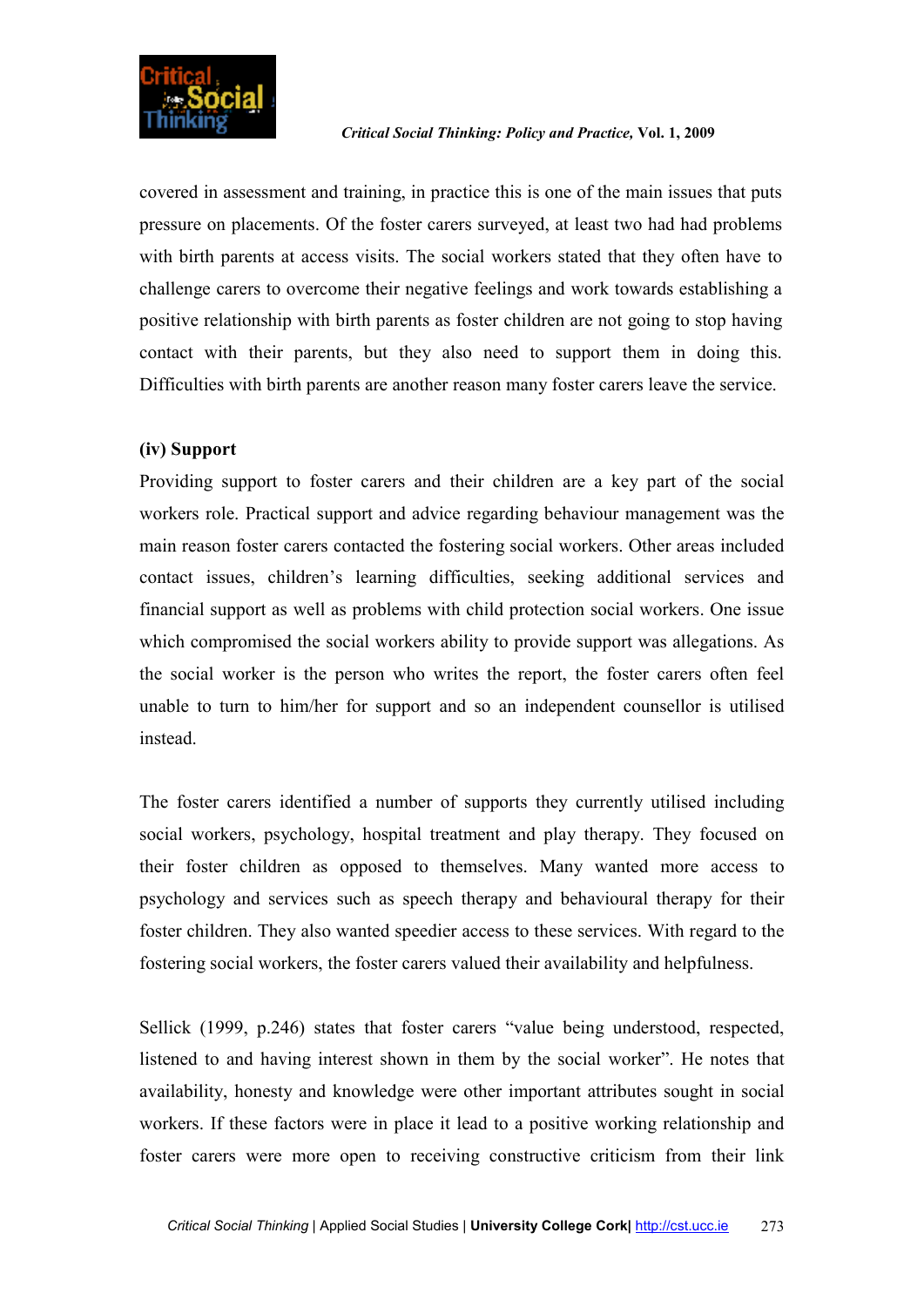

workers. This is important as the social workers interviewed noted that they were there to challenge foster carers as well as support them. Sellick adds that supportive supervision sessions between foster carers, their link workers and the child protection social workers could benefit all parties in their practice and that peer support group sessions could also be beneficial to foster carers.

Being part of a foster family can have a huge impact on foster carers' own children but this is one area of support the social workers felt they neglected due to resource and time limitations. While acknowledging that meeting the needs of foster children may be detrimental to the needs of carers' own children, they felt that, generally, these children were happy to be part of a fostering family. This is reflected by the respondents who all felt that their children were happy and got on well with the foster children in their care. Furthermore, the social workers felt that they would be contacted if any difficulties did arise and could recall only a small number of occasions when they were. They felt that, on the whole, foster carers were very conscious of any impact on their own children and handled it appropriately.

Part (1999) conducted a study on foster carers and their children. The children felt that the positive aspects of fostering for them were companionship, looking after babies and young children and the challenge of helping while the negative aspects included difficult and annoying behaviour, stealing, the attention given to the foster children, the lack of privacy and sharing the foster children with their parents. However, Part found that these children had a high level of tolerance and understanding towards foster children as well as a greater appreciation of their own family. Despite the difficulties encountered, the vast majority of the children enjoyed being part of a foster family. These findings are echoed in other research studies (*see* Triseliotis *et al*, 2000; Pugh 1999). In addition, Pugh (1999) notes the positive role children who foster play by being role models for behaviour and providing support to their parents. She also notes that foster children will often disclose information to them before confiding in an adult. Therefore, it is crucial that children who foster receive the necessary support to minimise any negative aspects and enhance the positive.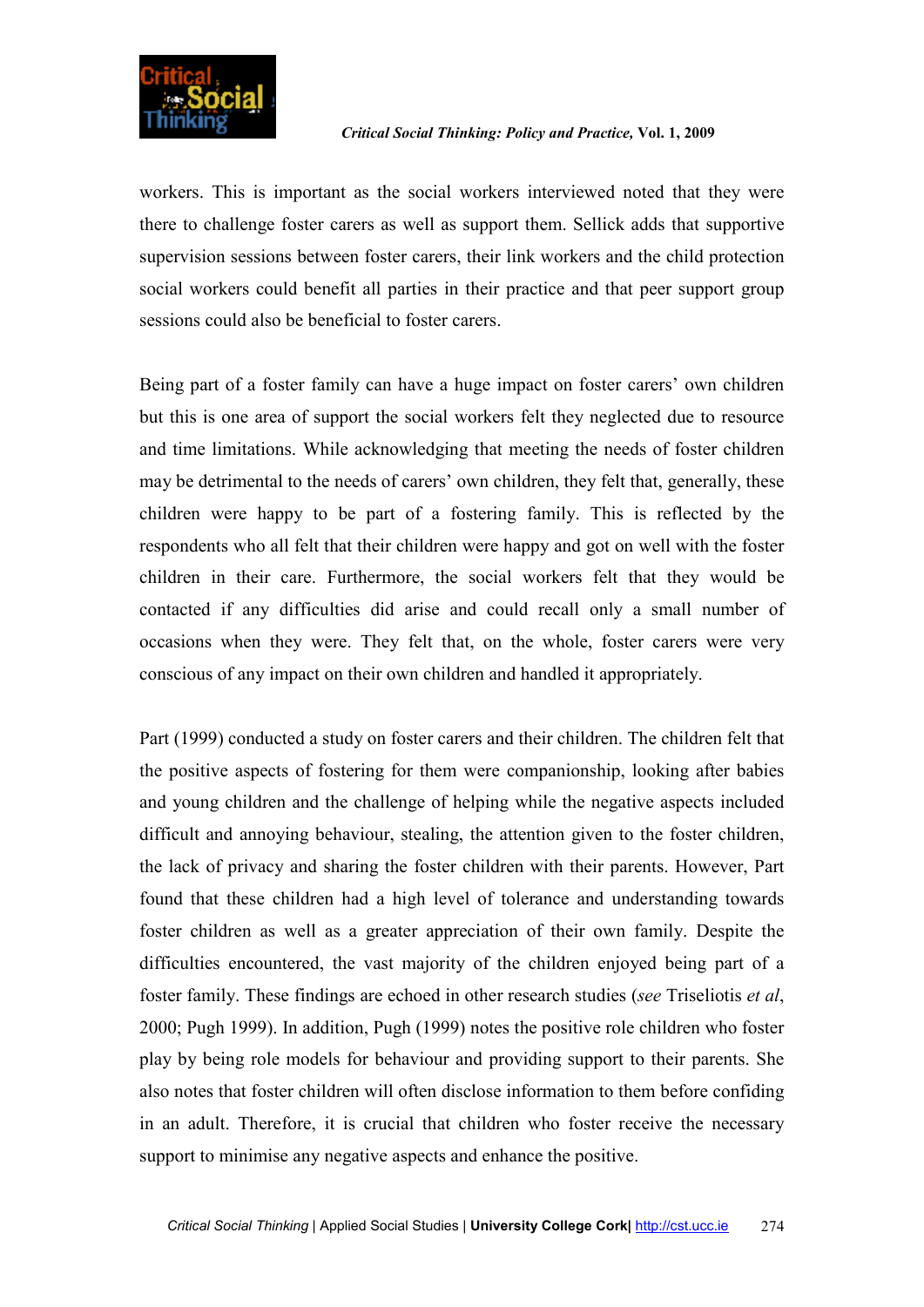

# *Placement Ending*

The end of a placement is an emotional time for all involved, especially if it is as a result of placement breakdown. Only one placement from the survey had ended and this was planned. The rest were on-going. The success of these placements may be due in part to the fact that the respondents were all fostering children under ten years of age, as the social workers identified challenging behaviour by teenagers as the biggest source of placement breakdowns. Generally, these were young people who had multiple placements in the past or came into care at an older age. However, they recalled one case where a placement broke down because the two young foster children placed were too close in age to the foster carer's own child, which had a negative impact on him. In fact research shows that placing children of the same age as birth children carried a significantly higher risk of placement breakdown (*see* Triseliotis *et al*, 2000). In cases where older foster children were placed, the risk was significantly high if the age gap was less than five years.

Emotional support for foster carers when a placement ends has found to be lacking in a number of studies (*see* Strover, 1999; Triseliotis *et al*, 2000; Buckley, 2002; Fahlberg, 2006). The absence of follow-up discussions regarding the placement as well as feedback on the well-being of the children contributed to the emotional turmoil of foster carers, especially where they disagreed with the professionals' decision to end the placement. However, the social workers in this study recognised the need for emotional support when placements ended and have previously utilised independent counselling services for some foster carers. They also give limited feedback on how the children are doing while respecting the birth family's right to confidentiality. Some foster carers maintain informal links with the children where a positive rapport has been established with birth family. As unresolved feelings of loss and possible resentment or anger can contribute to a foster carer's decision to leave the service, ensuring supports are put in place is vital.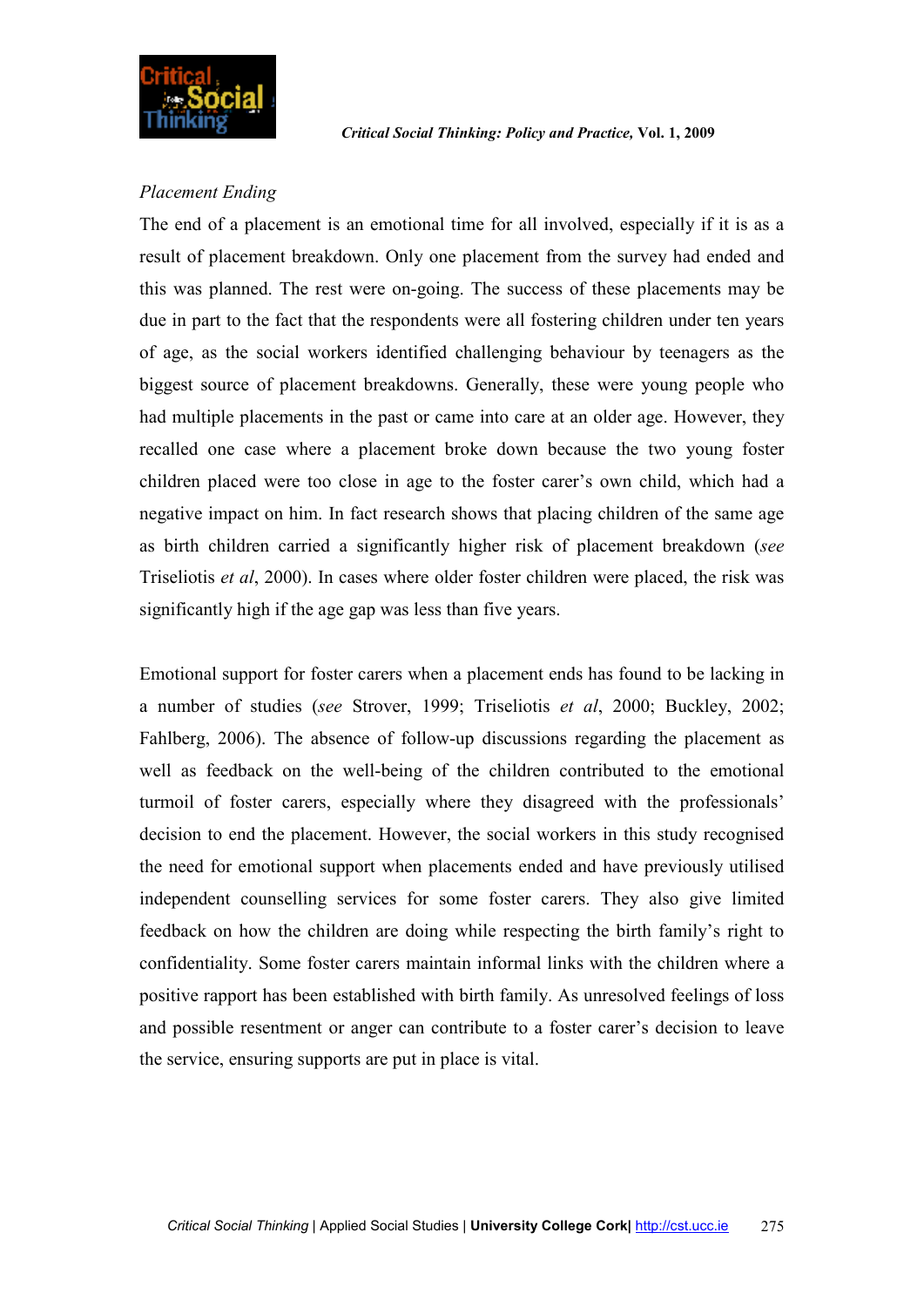

#### **Recommendations**

The main recommendations for this particular HSE area were as follows: to balance both the positive and negative aspects of fostering as the image of fostering is important for both recruitment and retention purposes; to recruit carers from ethnic minority backgrounds in order to meet the needs of an increasing number of children coming into care; and to include birth parents and/or previously fostered children in training sessions to address issues between foster families and birth families, particularly regarding contact. These service users should also be included in the development of the service; placement plans should be implemented as soon as possible to ensure clarification and accountability of roles and responsibilities; and foster carer reviews should be implemented to ensure a high quality of care for vulnerable children and to identify any issues to be addressed in training as per Section 17 of the National Standards.

# **Implications for Social Work Practice**

While the thesis was a small research project based on one particular HSE area, it is possible to identify certain elements which can be applied to general social work practice. For instance, no matter what area of social work we enter in to we will always have to abide by legislation, policies and procedures. These may not always be easy to apply in terms of time and resources but they are necessary nevertheless to safeguard both the client and ourselves. Despite the limitations they pose for how social workers practice, there is nearly always room for a degree of flexibility in their application. For instance, the social workers in this survey hold training sessions in the evenings to accommodate foster carers availability. As social work is often crisis led and therefore difficult to plan, the need to cope with various situations coupled with the best interests of our clients naturally entails a level of flexibility in our approach to practice.

Resources by their very nature are not infinite and will always be limited. This would be the case even without the current embargo. However, I firmly believe that the best resource we have is ourselves. Even where access to resources for clients is severely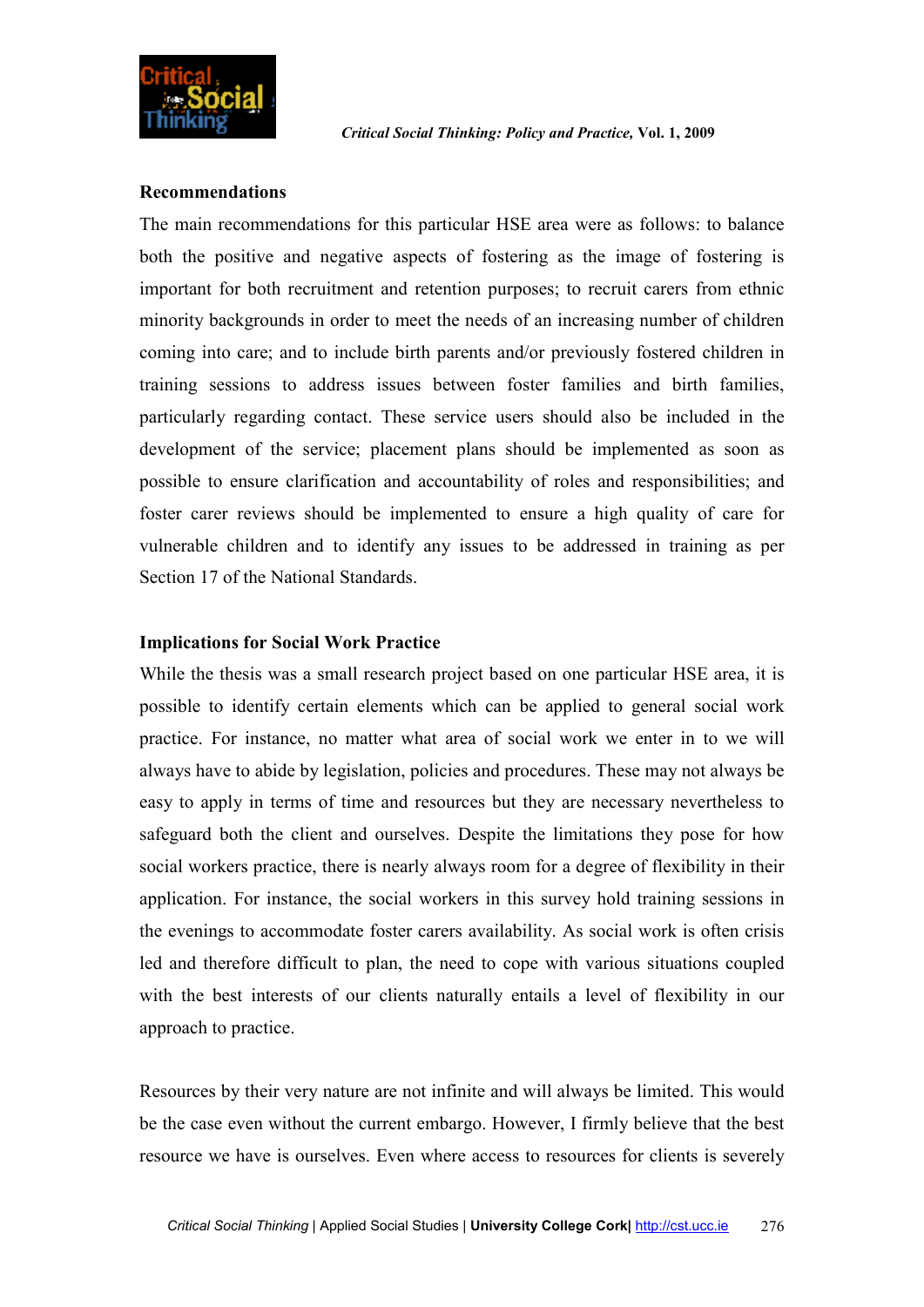

limited, simply being there to listen, to acknowledge their difficulties and to offer as much practical support as possible can be enough in the interim while waiting to access services. Encouraging peer groups to get together and pool their own resources to help each other can also be of enormous help. While continuing to fight for more resources, we must be creative and flexible with the resources we have as well as sourcing those that may be otherwise overlooked.

Respect and communication are key elements of working with other professionals. Knowledge of each other's roles is central to this as difficulties can arise when professionals have insufficient knowledge of or a lack of respect for each other's roles. Professionalism and service quality are compromised when individuals fail to respect and communicate with each other. However, professionals also need to challenge each other when either bad practice or poor judgement affects the best interests of the child, which must be paramount.

Foster carers, birth parents, birth children and foster children are all users of the fostering service. However, foster carers and birth children are also providers of the fostering service. As such, we should treat them as partners in the delivery of that service. Therefore the same professional courtesy must be extended to them. Mutual communication, honesty and respect are crucial to establishing and maintaining a positive working relationship. However, as one social worker stated, foster carers need to engage in best practice and be supported and guided in doing so. This also entails being challenged in their practice by link workers and perhaps other social workers or professionals.

The biggest issue appears to be contact with birth parents. It needs to be made abundantly clear to foster carers that birth parents' rights do not cease upon their child entering the care system. Every effort needs to be made by social workers, foster carers and birth parents to establish as positive a relationship as possible between foster carers and birth parents to ensure that the child does not feel torn between the two families. Involvement in training, direct work and mediation may be useful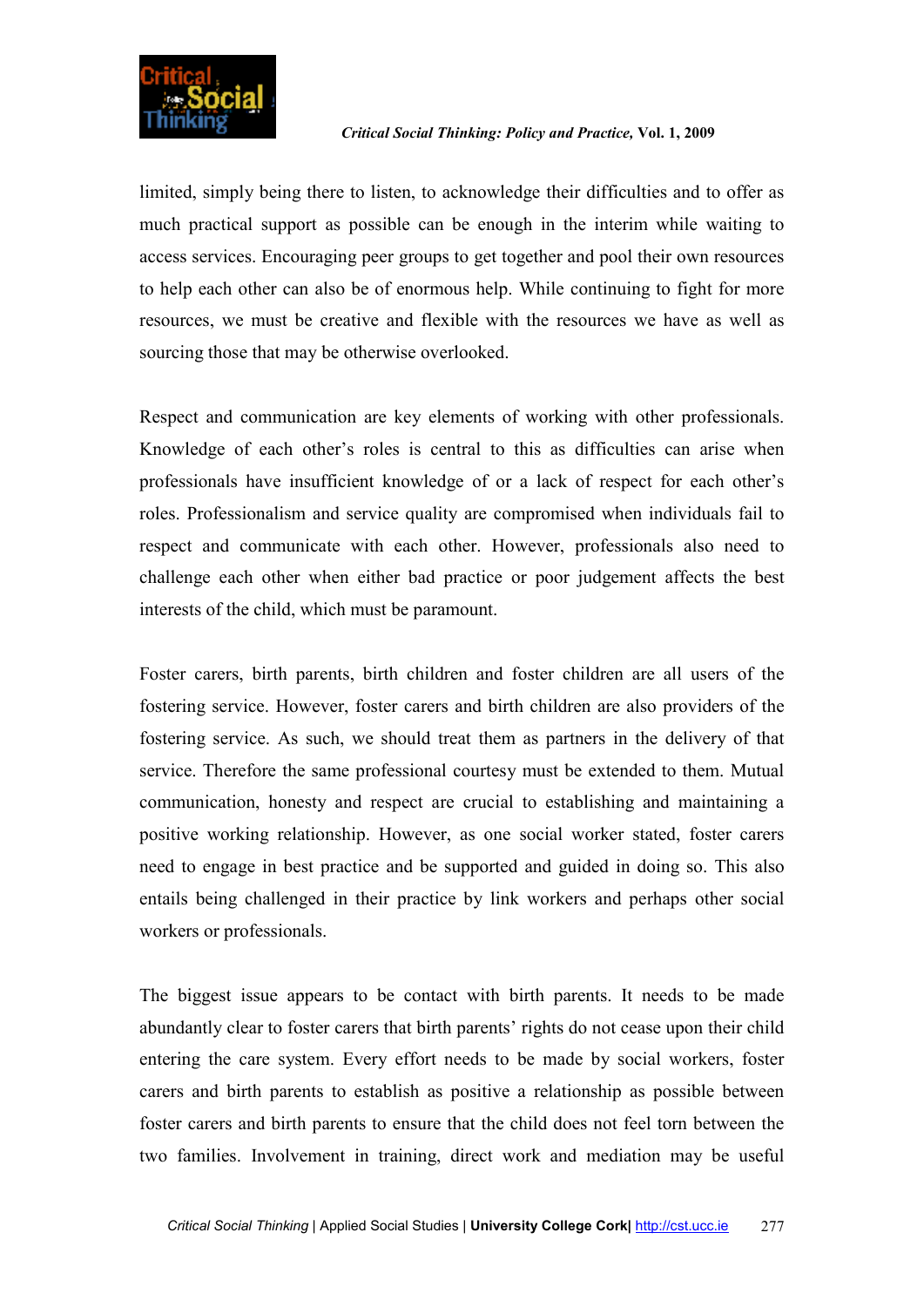

methods to achieve this.

The social workers in this study admitted to neglecting the birth children of foster carers. The role of birth children in successful placements is being increasingly acknowledged in fostering literature. Being part of a fostering family can be challenging and children may not always tell their parents when they are finding things difficult. Tools such as play therapy, artwork, life story books and memory boxes can be used to build positive relationships with both birth and foster children, thus making it easier to discuss and resolve any issues which do arise.

# **Conclusion**

There are many factors which affect the retention of foster carers, some of which have only been touched upon in this article. The in-depth process of recruitment, assessment and training provides the foundation for a high quality provision of care by foster carers. However, this doesn't guarantee that they will implement what they have been taught. It is the social workers job to support, guide, challenge and continuously train foster carers to ensure that standards remain high. Ensuring the retention of foster carers necessitates that these processes are implemented in a timely, sensitive and professional manner. Foster carers need to be prepared, supported and trained in issues such as behaviour management and parental contact. Birth parents, foster children and birth children need to be consulted regarding care plans and placement plans and supported in their implementation. Communication between all parties, professionals and service users, is crucial to ensuring that the placement has the highest possible chance of succeeding.

The respondents listed behavioural issues, contact issues and thinking about future problems as negative aspects of fostering. These reflect some of the issues explored above. However, when asked about the positive aspects, all of them stated the joy of seeing a foster child grow and develop into a happier person. This reflects the high level of job satisfaction foster carers can obtain from fostering and cannot be underestimated in terms of carers deciding to continue fostering. In order to achieve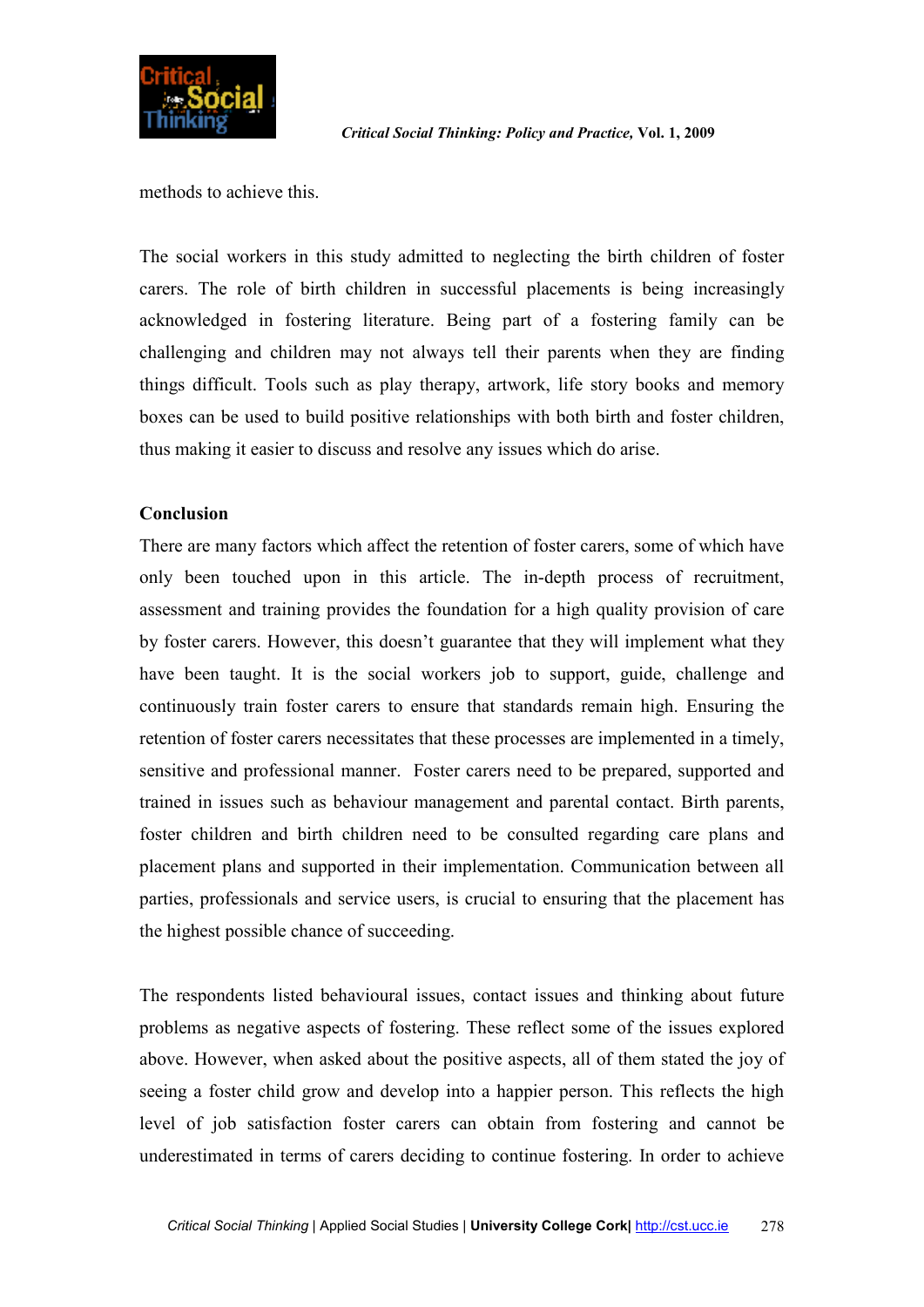

this, social workers must endeavour to address any issues as they arise, keep communication lines open, to respect, challenge and support the foster carers in their practice and to endeavour to have positive working relationships with both professionals and foster carers. Only by working together can we ensure that we retain a high number of foster carers who are so crucial to a care system in which 84% of children are placed in foster homes.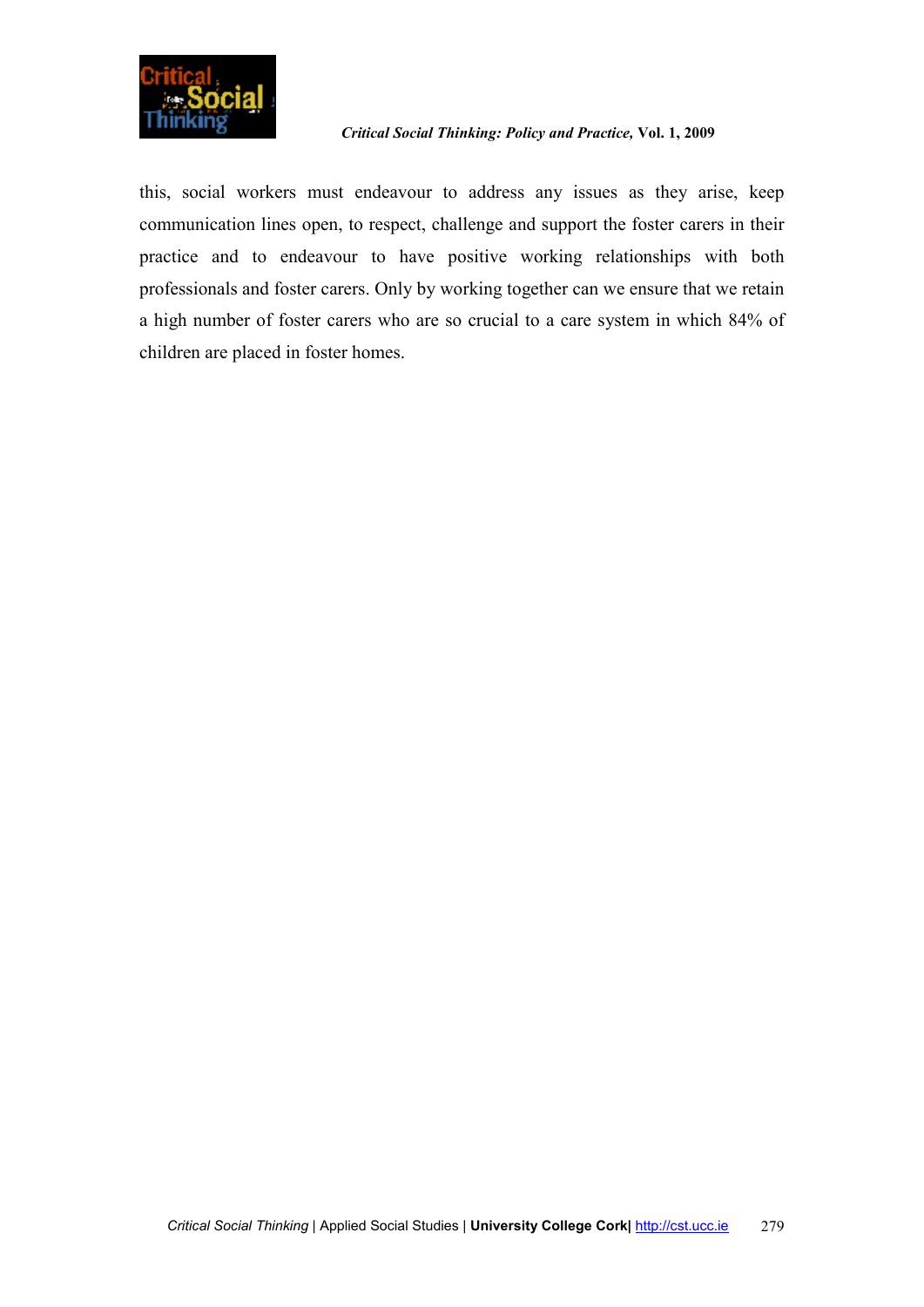

#### **Bibliography**

- Buckley, H. (2002) *Child Protection and Welfare: Innovations and Interventions*. Dublin: Institute of Public Administration
- Department of Health and Children (1991) *Child Care Act*, Dublin: Stationary Office.
- Department of Health and Children (1995) *Child Care (Placement of Children in Foster Care) Regulations*, Dublin: Stationary Office.
- Department of Health and Children (2001) *Report of the Working Group on Foster Care: Foster Care – A Child Centred Partnership*, Dublin: Stationary Office
- Department of Health and Children (2003) *National Standards for Foster Care*, Dublin: Stationary Office
- Doyle, P. (2004) 'A History of Neglect' [online] Available from: www.paddydoyle.com/historyofneglect.html [Accessed on: 15/11/2007]
- Fahlberg, V. (2006) *A Child's Journey through Placement*, London: British Agencies for Adoption & Fostering (BAAF).
- Gilligan, R. (1990) *Foster Care For Children in Ireland: Issues and Challenges for the 1990's*, Dublin: University of Dublin, Department of Social Studies.
- Gilligan, R. (2000) 'Going Forward Together: Building on all our strengths to help young people to do well in foster care' in Kelleher, D. (ed) *Hand in hand: book of proceedings, IFCO European Foster Care Conference*, Ireland, [August 2000], Dublin: Irish Foster Carers Association.
- Horgan, R. (2002) 'Foster Care in Ireland' in *Irish Journal of Applied Social Studies*, Vol. 3, No. 1, pp.30-48.
- Irish Social Services Inspectorate (2005) *Annual Report*, Dublin: Irish Social Services Inspectorate (ISSI).
- Kelleher, P., Kelleher, C., & Corbett, M. (2000) *Left Out on Their Own: Young People Leaving Care in Ireland*, Dublin: Oak Tree Press/Focus Ireland.
- McCarthy, P., Kennedy, S., and Matthews, C. (1996) *Focus on Residential Child Care in Ireland 25 years since the Kennedy Report*, Dublin: Focus Ireland.
- Ogilvie, K., Kirton, D. and Beecham, J. (2006) 'Foster carer training: Resources, payment and support' in *Adoption & Fostering*, Vol. 30, No. 3, pp.6-16.